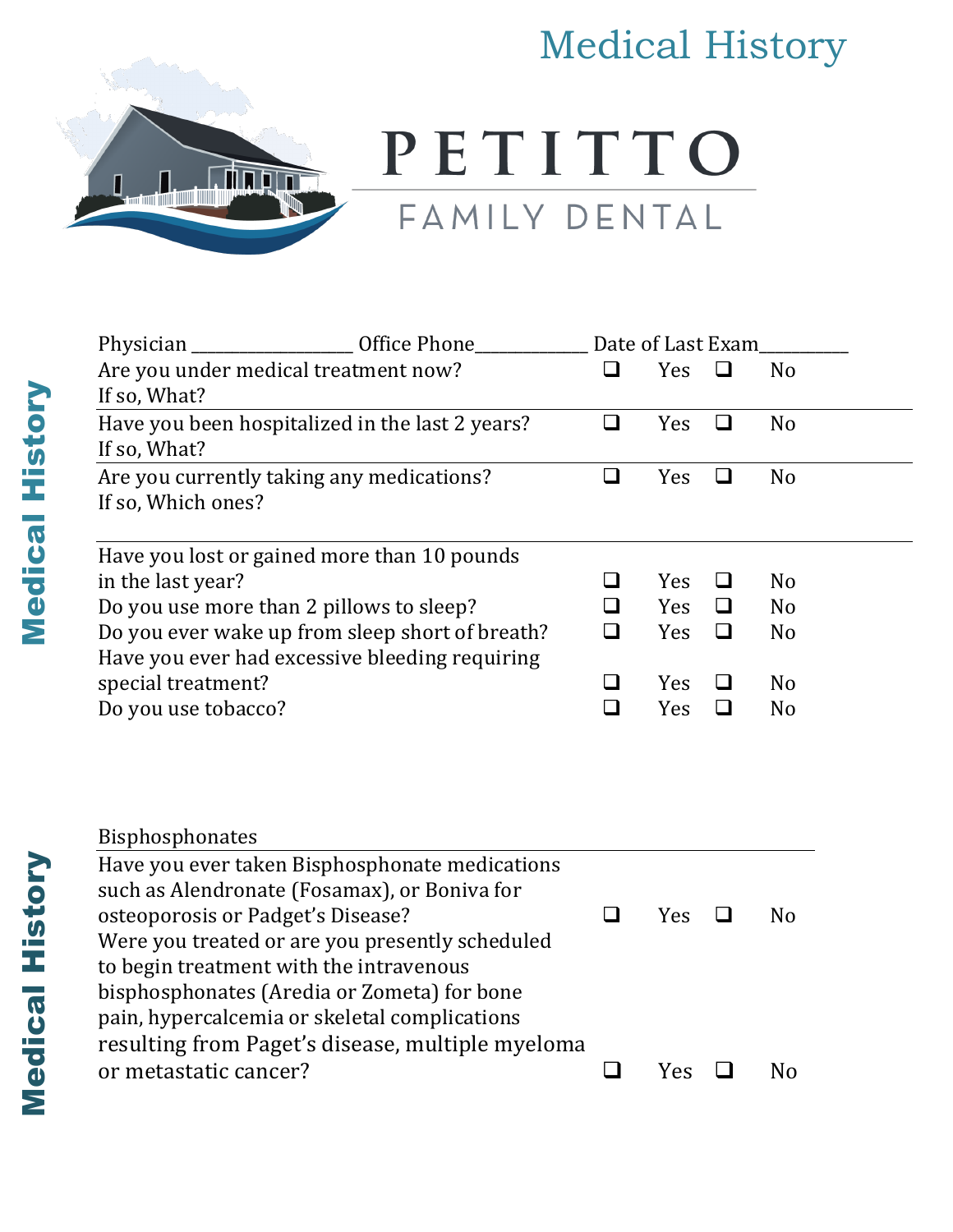## Allergies

| Are you allergic to or have you had any reactions to the following?<br>Local anesthetics<br>Penicillin or any other antibiotics $\Box$ Yes $\Box$ No<br>Latex (rubber)<br>Sulpha | $\Box$ Yes $\Box$ No<br>Aspirin<br>Metals<br>Iodine<br>$\Box$ Yes $\Box$ No<br>$\Box$ Yes $\Box$ No<br><b>Other</b> and the state of the state of the state of the state of the state of the state of the state of the state of the state of the state of the state of the state of the state of the state of the state of the state of th |                          | $\Box$ Yes $\Box$ No<br>$\Box$ Yes $\Box$ No<br>$\Box$ Yes $\Box$ No |  |  |  |  |
|----------------------------------------------------------------------------------------------------------------------------------------------------------------------------------|--------------------------------------------------------------------------------------------------------------------------------------------------------------------------------------------------------------------------------------------------------------------------------------------------------------------------------------------|--------------------------|----------------------------------------------------------------------|--|--|--|--|
| Women                                                                                                                                                                            |                                                                                                                                                                                                                                                                                                                                            |                          |                                                                      |  |  |  |  |
| Are you pregnant or think you could be pregnant?                                                                                                                                 | Months ONo                                                                                                                                                                                                                                                                                                                                 |                          |                                                                      |  |  |  |  |
| <b>Nursing</b>                                                                                                                                                                   |                                                                                                                                                                                                                                                                                                                                            | $\Box$ Yes               | $\square$ No                                                         |  |  |  |  |
| Do you use birth control prescriptions?                                                                                                                                          |                                                                                                                                                                                                                                                                                                                                            | $\Box$ Yes               | $\square$ No                                                         |  |  |  |  |
| Do you have or have had any of the following?                                                                                                                                    |                                                                                                                                                                                                                                                                                                                                            |                          |                                                                      |  |  |  |  |
| □ Heart Valve Prolapse                                                                                                                                                           | □ High Blood Pressure                                                                                                                                                                                                                                                                                                                      |                          | $\Box$ Rheumatism                                                    |  |  |  |  |
| $\Box$ Heart Failure                                                                                                                                                             | $\Box$ Anemia                                                                                                                                                                                                                                                                                                                              | $\Box$ Arthritis         |                                                                      |  |  |  |  |
| $\Box$ Heart Attack                                                                                                                                                              | $\Box$ Asthma                                                                                                                                                                                                                                                                                                                              | $\Box$ Pain in Joints    |                                                                      |  |  |  |  |
| $\Box$ Angina Pectoris (chest pain)                                                                                                                                              | $\Box$ Emphysema                                                                                                                                                                                                                                                                                                                           | $\Box$ Radiation therapy |                                                                      |  |  |  |  |
| $\Box$ Heart Disease                                                                                                                                                             | $\Box$ Shortness of Breath                                                                                                                                                                                                                                                                                                                 |                          | $\Box$ Cancer or Tumor                                               |  |  |  |  |
| $\Box$ Congenital Heart Lesions                                                                                                                                                  | $\Box$ Hay Fever                                                                                                                                                                                                                                                                                                                           |                          | $\Box$ Chemotherapy                                                  |  |  |  |  |
| $\Box$ Scarlet Fever                                                                                                                                                             | $\Box$ Allergies or Hives                                                                                                                                                                                                                                                                                                                  |                          | □ Thyroid Disease                                                    |  |  |  |  |
| $\Box$ Artificial Heart Valve                                                                                                                                                    | □ Fainting or Dizzy Spells                                                                                                                                                                                                                                                                                                                 | $\Box$ Glaucoma          |                                                                      |  |  |  |  |
| $\Box$ Heart Pacemaker                                                                                                                                                           | $\Box$ Epilepsy or Seizures                                                                                                                                                                                                                                                                                                                | $\Box$ AIDS or HIV       |                                                                      |  |  |  |  |
| $\Box$ Heart Surgery                                                                                                                                                             | $\Box$ Nervousness                                                                                                                                                                                                                                                                                                                         | □ Liver Disease          |                                                                      |  |  |  |  |
| Any Form of Eating Disorder                                                                                                                                                      | $\Box$ Psychiatric Treatment                                                                                                                                                                                                                                                                                                               | $\Box$ Ulcers            |                                                                      |  |  |  |  |
| □ Kidney Trouble                                                                                                                                                                 | $\Box$ Genital Herpes                                                                                                                                                                                                                                                                                                                      | $\Box$ Hepatitis         |                                                                      |  |  |  |  |
| $\Box$ Diabetes                                                                                                                                                                  | $\Box$ Heart Murmur                                                                                                                                                                                                                                                                                                                        | $\Box$ Drug Addiction    |                                                                      |  |  |  |  |
| □ Cold Sores or Fever Blisters                                                                                                                                                   | $\Box$ Bruise Easily                                                                                                                                                                                                                                                                                                                       | $\Box$ Alcoholism        |                                                                      |  |  |  |  |
| $\Box$ Stroke                                                                                                                                                                    | $\Box$ Blood Transfusion                                                                                                                                                                                                                                                                                                                   | $\Box$ Tuberculosis      |                                                                      |  |  |  |  |
| □ Sickle Cell Disease                                                                                                                                                            | $\Box$ Hemophilia                                                                                                                                                                                                                                                                                                                          | $\Box$ Leukemia          |                                                                      |  |  |  |  |
| $\Box$ Recreational Drug Use                                                                                                                                                     | $\square$ Swollen Ankles                                                                                                                                                                                                                                                                                                                   | $\Box$ Joint Replacement |                                                                      |  |  |  |  |
| $\Box$ Rheumatic Fever                                                                                                                                                           | $\Box$ Heart Murmur                                                                                                                                                                                                                                                                                                                        | ∩                        |                                                                      |  |  |  |  |
| Do you have any disease, conditions, or problem not listed above? If so, please<br>list:                                                                                         |                                                                                                                                                                                                                                                                                                                                            |                          |                                                                      |  |  |  |  |